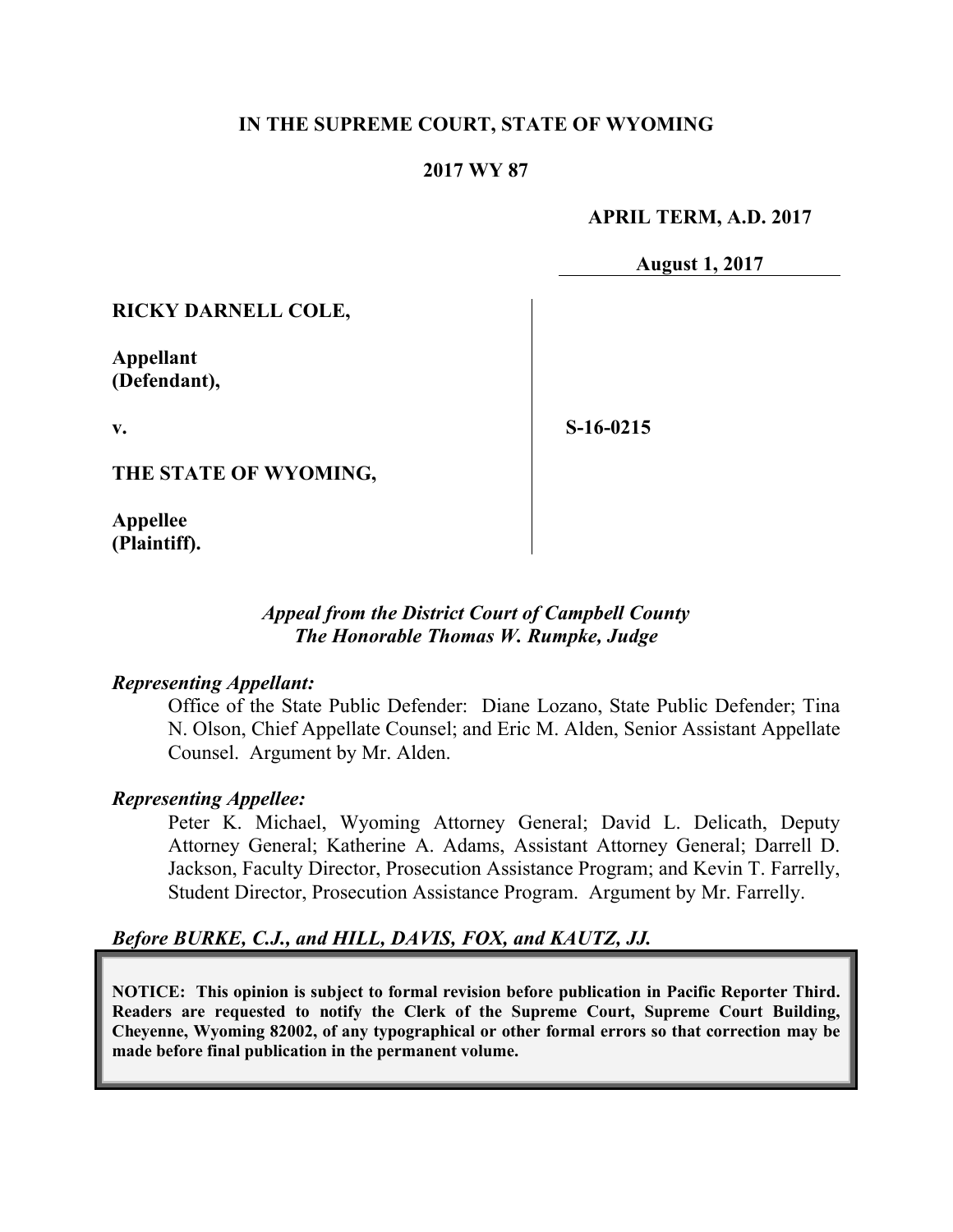**HILL,** Justice.

[¶1] Ricky Darnell Cole asks whether the prosecutor committed misconduct when he referred to his race during rebuttal closing argument. We conclude there was no misconduct by the prosecutor, and affirm.

# **ISSUE**

[¶2] Mr. Cole submits his single issue on appeal:

The prosecutor engaged in [prosecutorial] misconduct by appealing to racial prejudice in closing argument.

# **FACTS**

[¶3] On September 19, 2015, in the early morning hours, Sandra Adams parked her mother's vehicle in her driveway in Gillette. She left the vehicle unlocked and the keys in the center console. The next morning, she woke to find the vehicle missing, and her mother, Sherri Adams, reported the theft to the police.

[¶4] The following morning, law enforcement spotted the vehicle heading westbound on Highway 51 outside of Gillette. A high-speed chase followed and ended when Ricky Cole lost control of the vehicle and rolled it in a ditch. The vehicle then caught fire and was destroyed.

[¶5] Gillette police charged Mr. Cole with theft, and the case proceeded to trial. Mr. Cole's theory of defense was that he took the vehicle with permission, drove it to Newcastle, and was on his way back to return the vehicle, even though he did not personally know either Sandra Adams or Sherri Adams. He argued that because he did not intend to permanently deprive the owner of the vehicle, he was only guilty of unauthorized use of a vehicle, and not theft.

[¶6] During closing argument, defense counsel argued as follows: "None of us have ESP. None of us are clairvoyant. We don't know what went through the mind of Ricky Cole, but you know, if I was a black man in Wyoming and the cops were after me, I don't know." In response, during rebuttal, the prosecutor stated:

> The joyride, ladies and gentlemen, is across town, not 70 miles away to Newcastle. And, ladies and gentlemen, an African-American man in Wyoming is still not allowed to steal a car and take the police on a high-speed chase. It doesn't matter what race he is. A white person is not allowed to do that either. Nobody is allowed to do that.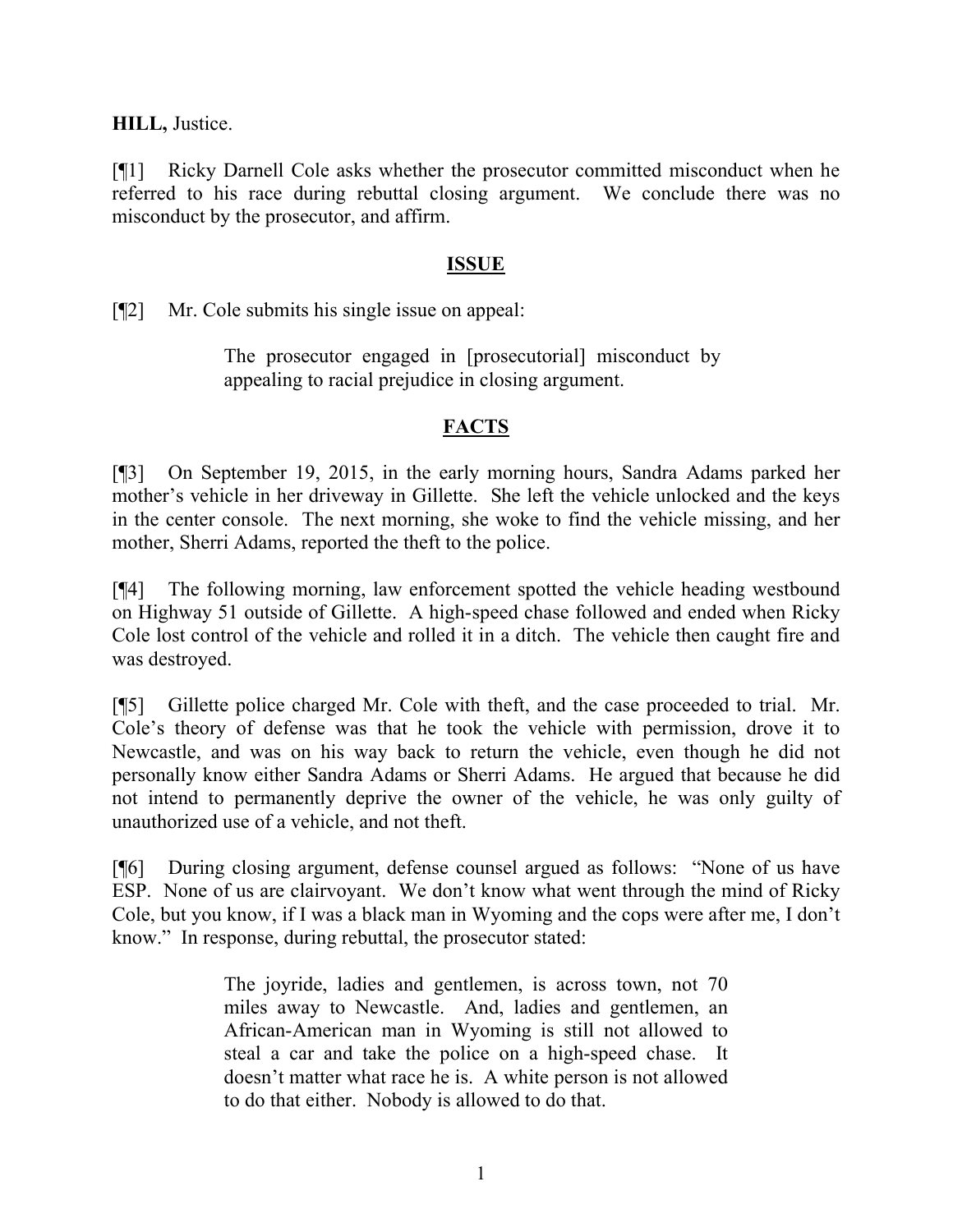[¶7] No objection was made to the prosecutor's comment, and the jury proceeded to find Mr. Cole guilty of theft. The district court sentenced him to four to eight years in prison. This appeal followed.

### **DISCUSSION**

[¶8] Mr. Cole argues that the prosecutor committed misconduct when he mentioned the race of the defendant during rebuttal closing arguments, and in doing so, attempted to appeal to the racial bias of the jury. We disagree, and explain below.

[¶9] Prosecutorial misconduct is "[a] prosecutor's improper or illegal act (or failure to act), esp[ecially] involving an attempt to persuade the jury to wrongly convict a defendant or assess an unjustified punishment." *Watts v. State*, 2016 WY 40, ¶ 8, 370 P.3d 104, 107 (quoting *Craft v. State*, 2013 WY 41, ¶ 13, 298 P.3d 825, 829 (Wyo. 2013)). Because Mr. Cole did not object to the comments about which he now argues on appeal, we review his claim of prosecutorial misconduct for plain error. Plain error will be found only in "exceptional circumstances." *Hays v. State*, 522 P.2d 1004, 1007 (Wyo. 1974). Under the plain error standard of review, we reverse a district court's decision "only if it is so plainly erroneous that the judge should have noticed and corrected the mistake even though the parties failed to raise the issue." *Causey v. State*, 2009 WY 111, ¶ 19, 215 P.3d 287, 293 (Wyo. 2009). To establish plain error, it must be shown that: (1) the alleged error clearly appears in the record; (2) the alleged error clearly and obviously violates a clear and unequivocal rule of law; and (3) the alleged error affects a substantial right. *Id.* ¶ 18, 215 P.2d 293.

[¶10] The first element of plain error is clearly satisfied, as the incident alleged as error is clearly reflected in the record. We thus proceed to the next element: whether the alleged error clearly and obviously violates a clear and unequivocal rule of law. The error alleged by Mr. Cole does not clearly or obviously violate an unequivocal rule of law. We repeat the error alleged: During closing, defense counsel reminded jurors that Cole admitted to taking the vehicle, but intended to return it. Defense counsel said, "None of us have ESP. None of us are clairvoyant. We don't know what went through the mind of Ricky Cole, but you know, if I was a black man in Wyoming and the cops were after me, I don't know." In response, the prosecutor said this:

> The joyride, ladies and gentleman, is across town, not 70 miles away to Newcastle. And, ladies and gentleman, an African American man in Wyoming is still not allowed to steal a car and take the police on a high-speed chase. It doesn't matter what race he is. A white person is not allowed to do that either, nobody is allowed to do that.